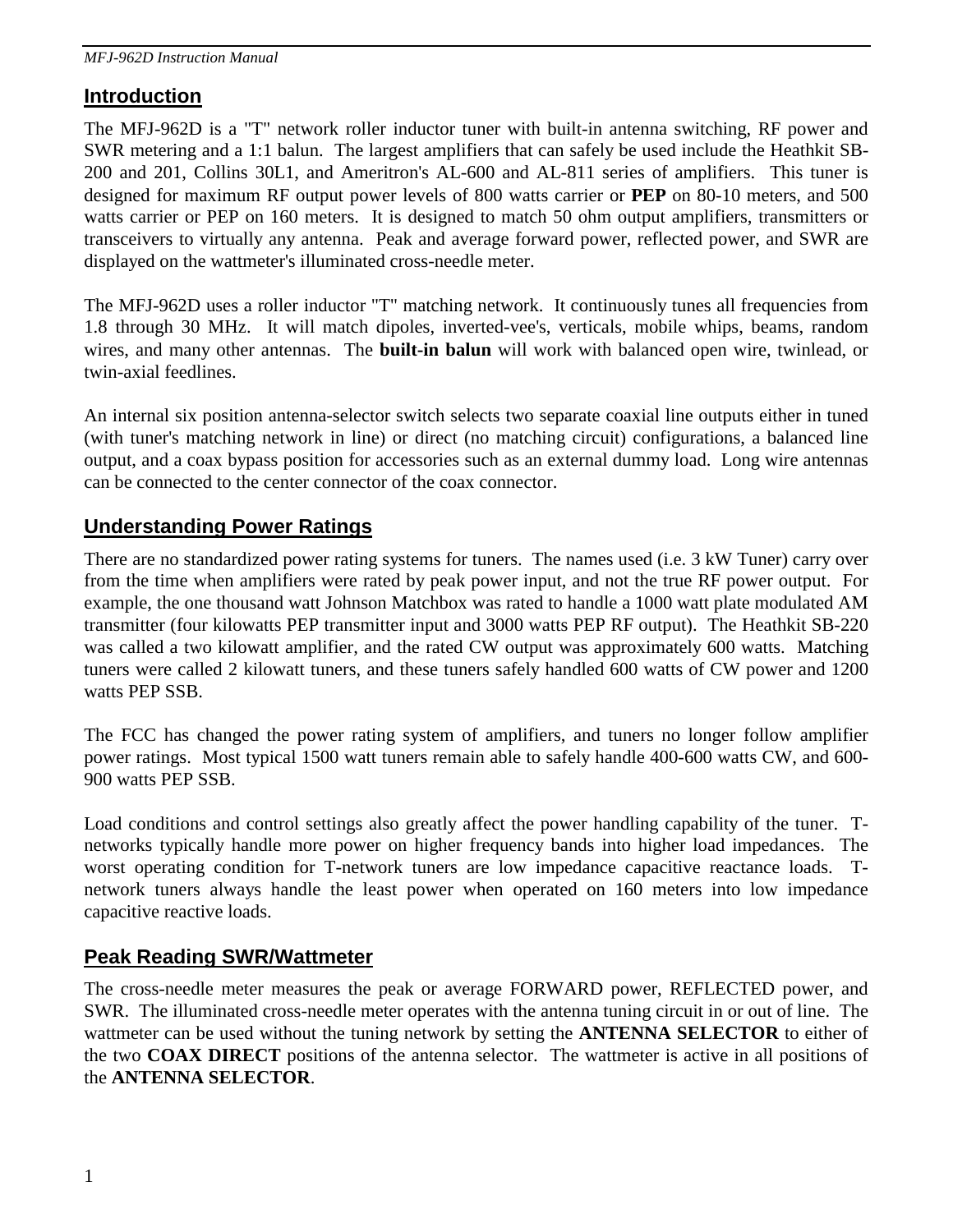The meter's full scale forward and reflected power range is controlled by the left **POWER** switch that selects **2000W** (**HI**) or **200W** (**LO**). If your transmitter runs more than 200 watts of output power, set this switch to the **2000W HI** (in) position. If your transmitter has less than 200 watts of output, set this switch to the **200W LO** switch position (out).

Peak envelope power (PEP) is measured when the **PEAK** or **AVG POWER** push button (right-hand side) in placed in the **PEAK** (in) position. Peak power and average power values are equal with steady unmodulated carriers, FSK, or FM. The meter reading on these modes will be the same whether the **PEAK / AVG** button is pressed or released. On SSB, the PEP meter reading should be twice the average power with two tone test modulation.

On SSB, the ratio of PEP to average power varies with different voice characteristics. With most voices, the PEP reading is three to five times higher than the average voice power reading. The most accurate peak envelope power readings are obtained only with sustained carrier, voice or two tone test modulation. During normal voice modulation, the wattmeter will typically indicates only 70% of the true peak envelope power.

Forward power is displayed on the left-hand FORWARD meter scale. This scale is calibrated from 0 to 200 watts and is read directly in the 200 watt position. Each picket (scale mark) represents 5 watts below 40 watts and 10 watts between 40 and 200 watts. In the **2000W** (**HI**) position the forward power scale must be multiplied by 10. Each picket represents 50 watts below 400 watts and 100 watts from 400 to 2000 watts.

The reflected power is read on the right-hand REFLECTED meter scale. This scale indicates 50 watts full scale when the **200W** power sensitivity is selected, and 500 watts full scale when the **2000W** power scale is selected. This scale has a picket every watt below 20 watts and every 5 watts above 20 watts. This scale is also multiplied by 10 when using the **2000W** power position.

The most accurate power readings occur in the upper half of the meter scales. When trying to measure power with a less than perfect match, the reflected power should be *subtracted* from the forward power readings.

The SWR is read directly from eleven red SWR curves that range from 1:1 to infinity. SWR is measured by observing the point where the forward and reflected power needles cross. The SWR is indicated by the red curve closest to the needle crossing point. No cumbersome or time consuming SWR sensitivity adjustments are required with this meter.

The wattmeter has an internal lamp that backlights the meter scale. The lamp circuit requires power from an external 12 Vdc source, such as the optional MFJ-1312B power supply. The rear panel jack accepts a 2.1 mm coaxial plug with the center conductor positive (+) and the sleeve negative (-). The negative lead is grounded inside the tuner. The **METER LAMP ON / OFF** switch turns the meter lamp on and off.

## **Antenna Selector**

The **ANTENNA SELECTOR** allows you to select 2 rear panel SO-239 coaxial connectors, either direct or through the tuner, a coax bypass output, and balanced feedline antennas.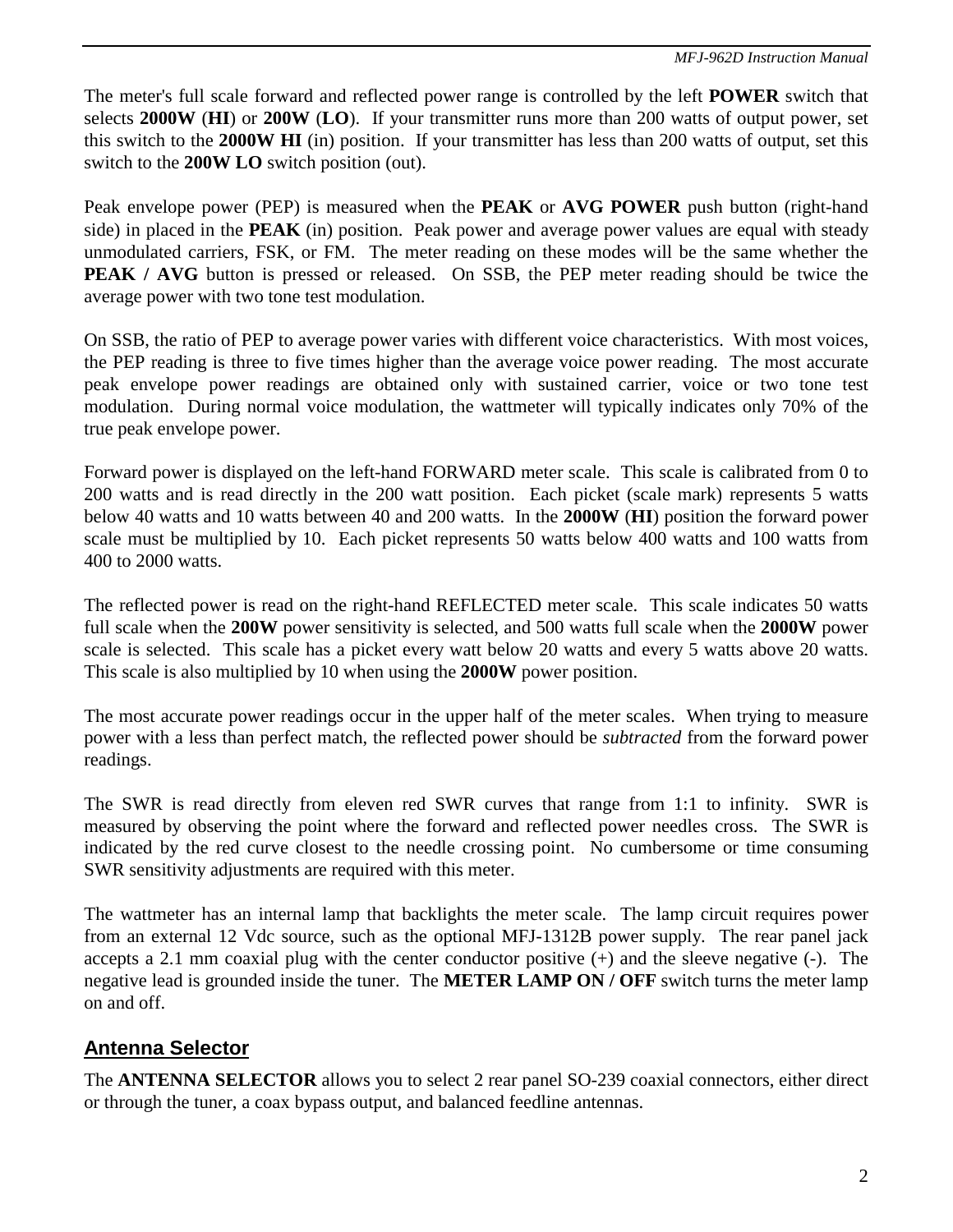### **Installation**

#### **CAUTION: Locate the tuner so that the rear panel is not accessible during operation.**

- **1.** Locate the tuner in a convenient location at the operating position. If balanced line operation is used, the ceramic feed through insulators may have high RF voltages. These voltages can cause serious RF burns if the terminals are touched when transmitting. **Be sure to locate the tuner so that these terminals can not be accidentally contacted during operation.**
- **2.** Install the tuner between the transmitter and the antenna as shown in the diagram below. Use a coaxial cable (such as RG-8/U) to connect the transmitter (or amplifier) to the connector marked **TRANSMITTER** on the rear of the tuner.
- **3.** Connect the antenna(s) to the tuner as follows:
	- **A.** Coaxial feedlines connect to the coax connectors 1 and 2 coax line (fed direct or through matching circuit as selected by the **ANTENNA SELECTOR** switch).
	- **B.** Random wire or single wire line antennas should be connected to the center of the **COAX 1** or **COAX2 SO-239** connectors. Select the appropriate Coax position to use the antenna.

**Note:** Route all single and random wire antennas to prevent RF burn hazard.

- **C.** Any balanced feedline (open wire, twinlead, or twin-axial lines) is connected to the **BALANCED LINE** terminals.
- **4.** A ground post is provided for an RF ground connection.



Figure 1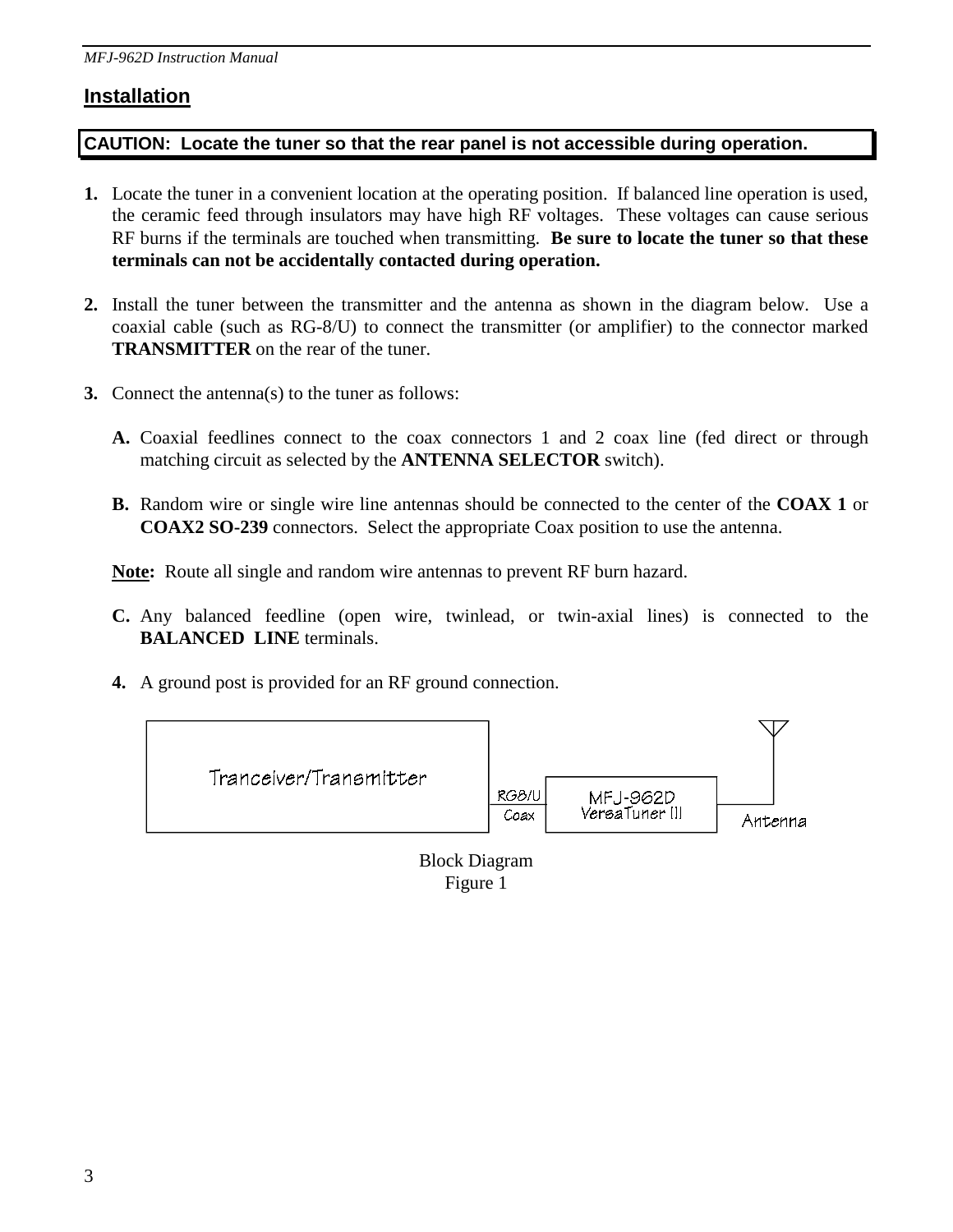## **Using The MFJ-962D**

#### **WARNING: Never change the antenna or Inductor selector switch position while transmitting ! Never apply more than 800 Watts to the MFJ-962D !**

In any conventional "T" network tuner, maximum power handling and the smoothest tuning occurs when the capacitance in the network is as large as possible. In this tuner the **TRANSMITTER** and **ANTENNA MATCHING** controls have *maximum capacitance* at position **0** (fully meshed), and *minimum capacitance* at position **10** (fully open). Be sure to use the *highest possible capacitance* for each band. This will provide the smoothest tuning, highest efficiency, and greatest power handling capability.

The roller inductor has a minimun inductance when the knob is rotated fully clockwise and the counter displays approximately "125". When the roller is rotated fully counter-clockwise, it has maximum inductance and the counter display is set at "000". If the counter is not set a "000" when the roller is rotated fully counter-clockwise, reset the counter to "000". Reset the counter by using a small screwdriver or a pencil and push the reset lever through the hole beside the counter.

**Note:** If your transmitter uses an adjustable output circuit, it must be properly tuned into a 50 ohm load at the operating frequency. Proper tuning can be accomplished by placing the **ANTENNA SELECTOR** switch in the fully clockwise **BYPASS / DUMMY LOAD** position. Adjust the transmitter according to the manufacturer's instructions into the 50 ohm dummy load before adjusting the tuner.

Most modern solid state transceivers do not require adjustments. If the transceiver has a built in antenna tuner, be sure it is turned off or disabled.

After properly preparing the transmitter, place the MFJ-962D **ANTENNA SELECTOR** switch in the desired antenna position in the **BYPASS** area. If the SWR is low (very little or no reflected power), the tuner can be left in this position.

If the SWR is higher than desired, place the **ANTENNA SELECTOR** switch in the proper **TUNED** area that selects the desired antenna. Adjust the tuner as described below to obtain the best SWR. Do **NOT** change the transmitter's tuning (plate) or loading (antenna) controls until AFTER the tuner has been fully adjusted. The transmitter can be "touched up" (if necessary) *after* the MFJ-962D is fully tuned.

### **Operation**

The roller inductor has *maximum inductance* at "000" and *minimum inductance* about "125" on the reference counter. The capacitors have *maximum capacitance* at 0 and *minimum capacitance* at 10. In simple language, as the frequency is increased, the normal control positions rotate clockwise just like on other equipment.

**Note:** Always use the most capacitance (settings closest to 0) for the most power handling and the least loss. Use the smallest possible inductance (the highest number possible) also.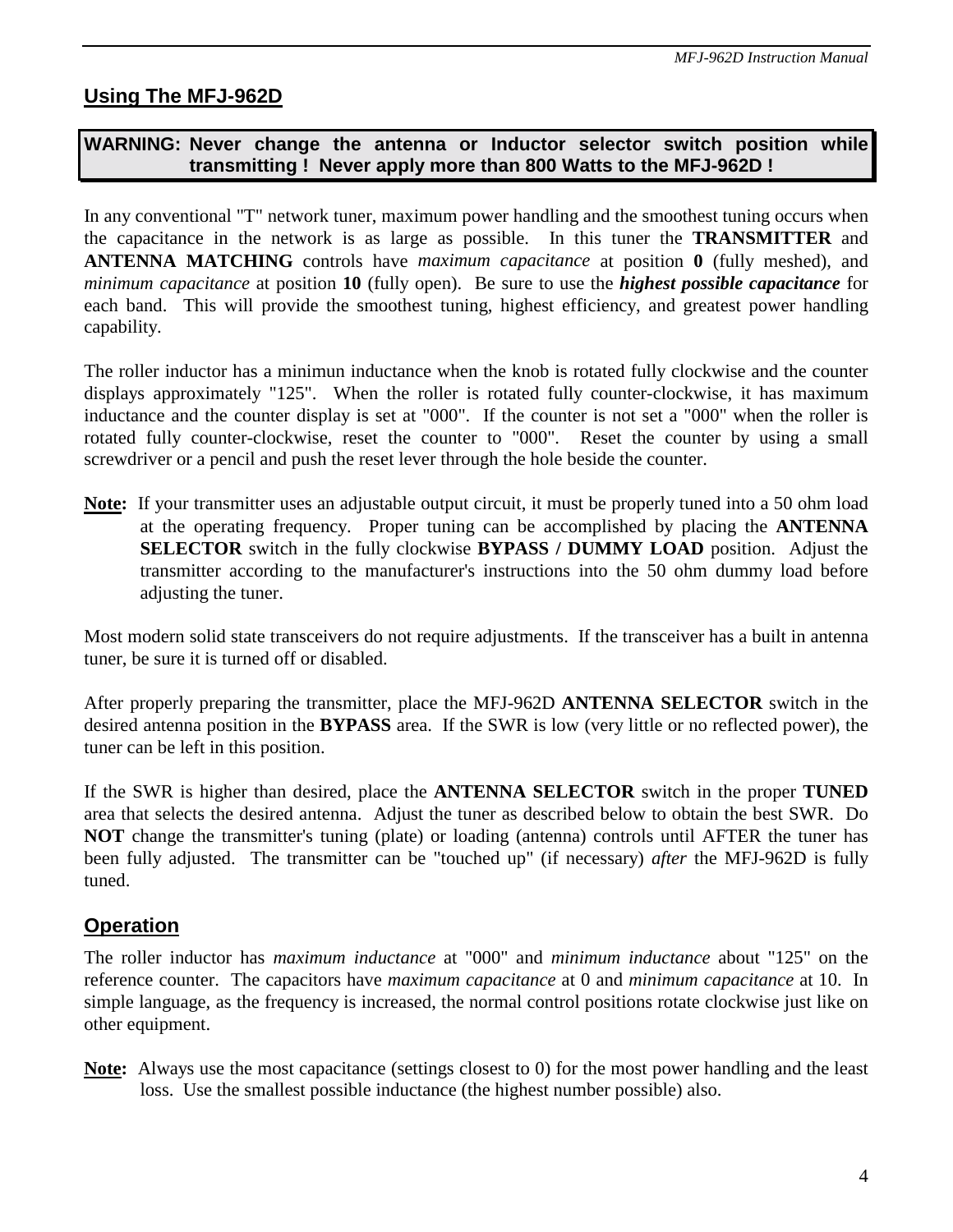#### *MFJ-962D Instruction Manual*

**Note:** The MFJ *Air Core*™ Roller Inductor is designed with an exclusive *Self-Resonance Killer*™ that keeps potentially damaging self-resonances away from your operating frequency. This feature is switched in and out of the circuit with a built-in switch in the roller. Therefore, as you turn the roller up and down, you may feel a bump. This is normal and you should not be alarmed.

Increase the number the controls are set at (on a given frequency) to INCREASE the matching range. Remember, this LOWERS the efficiency and power handling capability of the tuner.

- 1. Tune the exciter into a dummy load (most solid state transmitters are "pre-tuned" to 50 ohms and do not require adjusting with the dummy load).
- 2. Select the desired antenna with the **ANTENNA SELECTOR**.
- 3. Position the **ANTENNA** and **TRANSMITTER** controls at the following settings:

| 160 M: |               | 20 M: |           |
|--------|---------------|-------|-----------|
| 80 M:  |               | 17 M: | h         |
| 75 M:  | $\mathcal{D}$ | 15 M: |           |
| 40 M:  | $\mathcal{R}$ | 12 M: | я         |
| 30 M:  | $3 - 1/2$     | 10 M: | $8 - 1/2$ |
|        |               | .     |           |

Then place the **POWER** switch in the LO and AVG meter positions.

- 4. Starting from the minimum **INDUCTOR** position (highest number), turn the **INDUCTOR** control counter-clockwise (adding more inductance) while applying a slight amount of power (less than 25 watts). Tune for the lowest reflected power and maximum forward power (lowest SWR).
- 5. In this order, adjust the **ANTENNA** control, **INDUCTOR**, and **TRANSMITTER** control for lowest reflected power (and SWR). Repeat this step a few times until the reflected power is zero.
- 6. If the SWR did not reach 1:1 in step 5, turn the **INDUCTOR** control counter clockwise (to a lower number) again and repeat Step 5. For maximum power handling and efficiency, always adjust the capacitors to the lowest front panel number (highest capacitance) that allows proper antenna matching. This insures maximum power handling and lowest power loss in the tuner.
- 7. Advance the power (do not exceed 100 watts) and, if necessary, touch up the **ANTENNA** and **TRANSMITTER** controls for minimum reflected power and maximum forward power (lowest SWR). Remove the power.
- 8. After adjusting the tuner for minimum SWR, the amplifier may be turned on. The **METER** switch should be placed in the HI position, and the amplifier tuned according to the manufacturer's instruction.
- 9. For quick retuning of the tuner, record the **INDUCTOR** and **CAPACITOR** settings for each band.
	- **Note:** Maximum power handling occurs when both the **TRANSMITTER** and **ANTENNA** capacitors are set at the lowest front panel numbers and the inductor is set at the highest possible number that permit matching the antenna. Following this guideline will insure maximum power handling capability and efficiency, and the least critical tuning adjustments.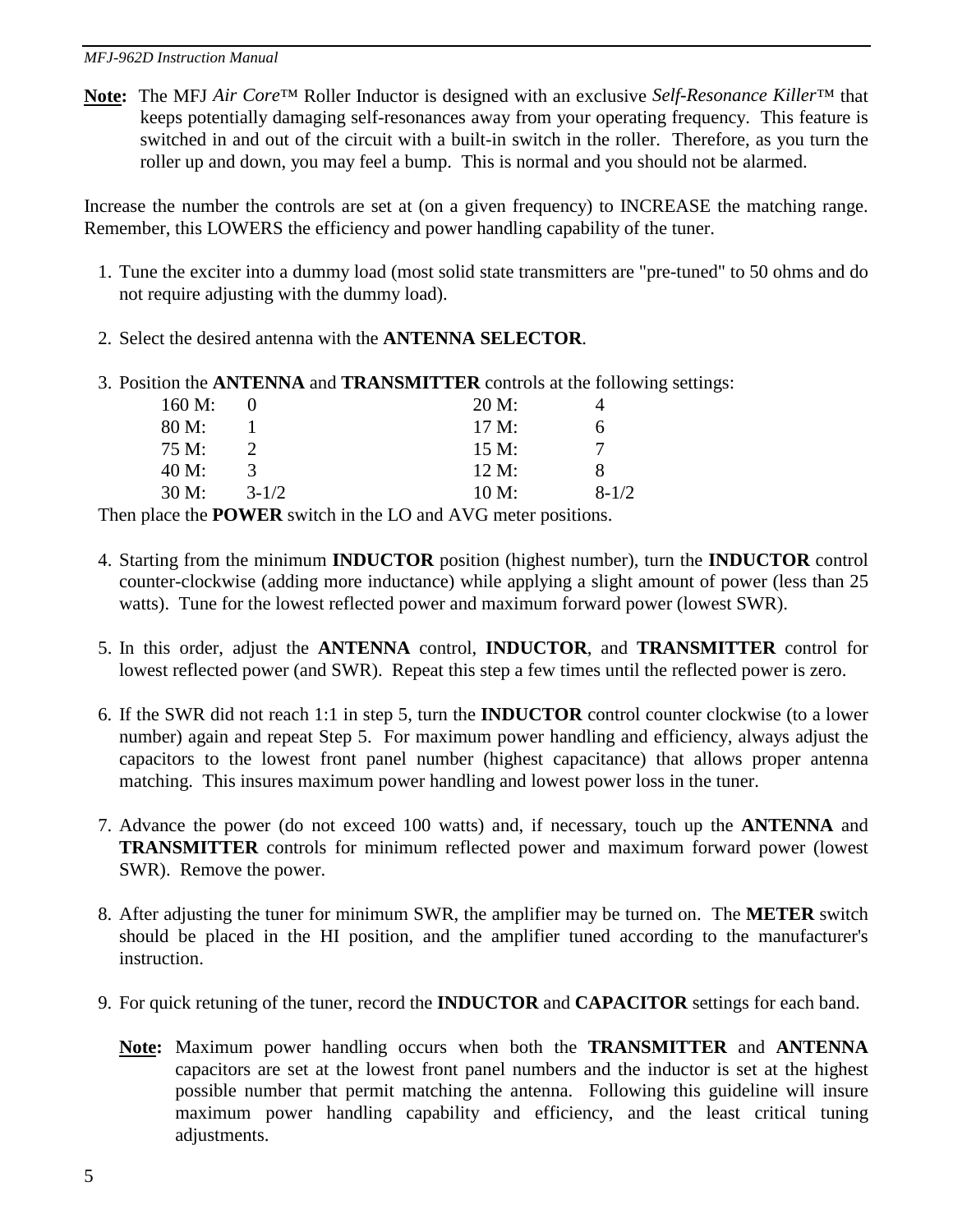### **Operating Notes**

- 1. While this tuner is designed to have as large a tuning range as possible, there are limits to the tuning range of the capacitors. Some antennas may require more or less capacitance than the controls have. In these cases, the SWR may not be reduced to 1:1. If the SWR is higher than the limits on your rig, try changing the length of the antenna or feedline to bring the impedance within the tuning range of the tuner.
- 2. When adjusting the tuner, use the lowest number on the **TRANSMITTER**, **ANTENNA**, and minimum inductance that produces a good SWR. This will reduce tuner losses and increase the power rating of the tuner.

#### **WARNING:**

- **1.** *Never* **operate the tuner with the top removed. Contact with the components inside the tuner while transmitting will result in painful RF burns.**
- **2.** *Never* **rotate the ANTENNA SELECTOR switch while transmitting. Doing so may permanently damage the switch.**
- **3. Locate the tuner so that the rear terminals** *ARE NOT* **accessible during operation. The single wire and balanced line connections may have high voltage while being used.**
- **4. Disconnect** *all* **antennas from the tuner during lightning storms.**
- **5. Always tune with low power (i.e. less than 100 watts). Apply maximum power only after tuning up.**
- **6. Be sure to adjust the SWR before transmitting at high power (above 100 watts).** *Do Not* **transmit with a high SWR for extended periods of time.**

### **In Case Of Difficulty**

If the tuner fails to tune, please **double check** all connections and follow the tuning procedures again. Be sure you are using *enough inductance* (high enough inductance number) and have the *capacitors open far enough* (higher front panel numbers).

If the tuner **arcs** at the rated power levels, please **double check** all connections and follow the tuning procedures again. The power rating of this tuner is 1500 watts PEP RF power. Be sure you are using the *least amount of inductance* (lowest number) and the *greatest capacitance* (lowest number) possible that still allows matching the load on the operating frequency.

**Note:** If this tuner arcs when operating on the 160 meter band, it may be necessary to reduce transmitter output power.

If you are still unsuccessful, but the tuner does adjust and operate when switched to a dummy load or another antenna, please read the **Antenna System Hints** section.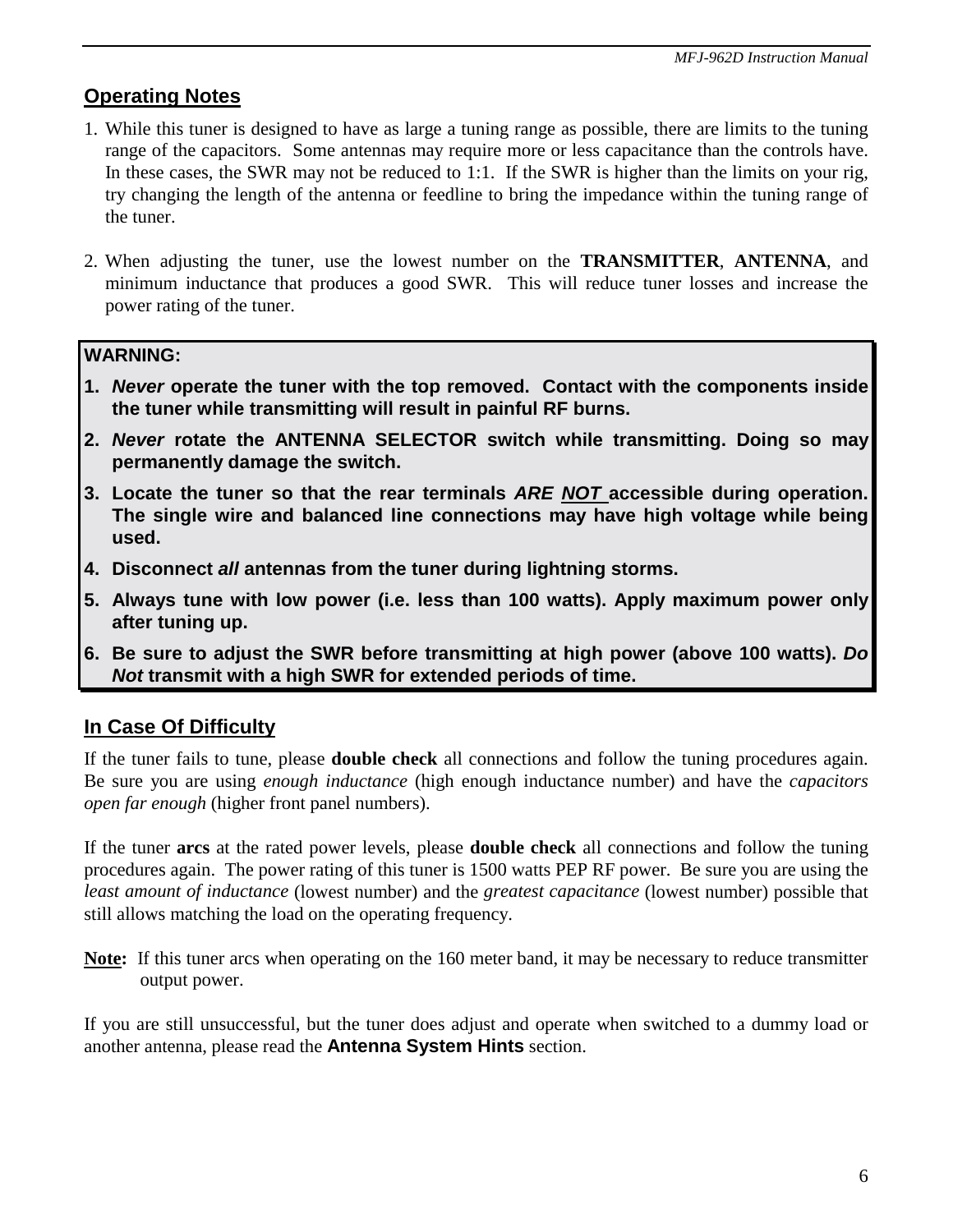### **Grounding Hints**

To minimize RFI, single wire feedlines (such as used with Windom or longwire antennas) should be kept away from other wiring. Radiation will be minimized if the single wire feeder runs parallel and reasonably close to the wire that connects the tuner to the outdoor ground. The antenna feed wire should be adequately insulated to prevent arcing or accidental contact.

For safety, please use good dc and RF grounds. It is particularly important to have a good RF ground while using a single wire feeder. When using a single wire feeder, the tuner needs something to "push" against in order to force current into the single wire feedline. If a good RF ground is not available, RF will usually find it's way back into the power line (RFI), transmitter audio circuits (RF feedback), or the operator (RF burns).

Water pipes and ground rods provide good dc and ac safety grounds, but they are often inadequate for RF grounding because they are single conductors. Ground rods by themselves are almost useless for dependable RF grounding.

RF grounds work much better when "spread out" over a large area, especially when they employ multiple connections directly to the equipment ground point. Water pipes, heating ducts, and fences may work (especially if they are connected together with multiple wires), but the best RF grounds are radial systems or multi-wire counterpoises. Radials and counterpoises provide large, low resistance surfaces for RF energy.

RF and lightning travels on the surface of conductors. Braided or woven conductors have high surface resistance to lightning and RF. Ground leads for RF and lightning should have wide smooth surfaces. Avoid the use of woven or braided conductors in RF and lightning grounds unless the lead needs to be flexible.

#### **CAUTION: For operator safety, a good outside earth ground or water pipe ground should always be installed and connected to the case of the MFJ-962D. Make certain the safety ground also connects to the transmitter and other station accessories. A wing nut post marked GROUND is provided for ground connection(s).**

### **Antenna System Hints**

For operator safety, a good outside earth ground or water pipe ground should always be installed and connected to the case of the MFJ-962D. Make certain the safety ground also connects to the transmitter and other station accessories. A wing nut post marked **GROUND** is provided for ground connection(s).

#### **Location**

For the best performance, an end-fed longwire wire antenna should be at least one quarter-wavelength long at the operating frequency. Horizontal dipole antennas should be at least a half-wavelength long and located as high and clear as possible. While good RF grounds help the signal in almost any transmitting installation, it is extremely important to have good RF grounds with long wire or other Marconi style antennas.

#### **Matching Problems**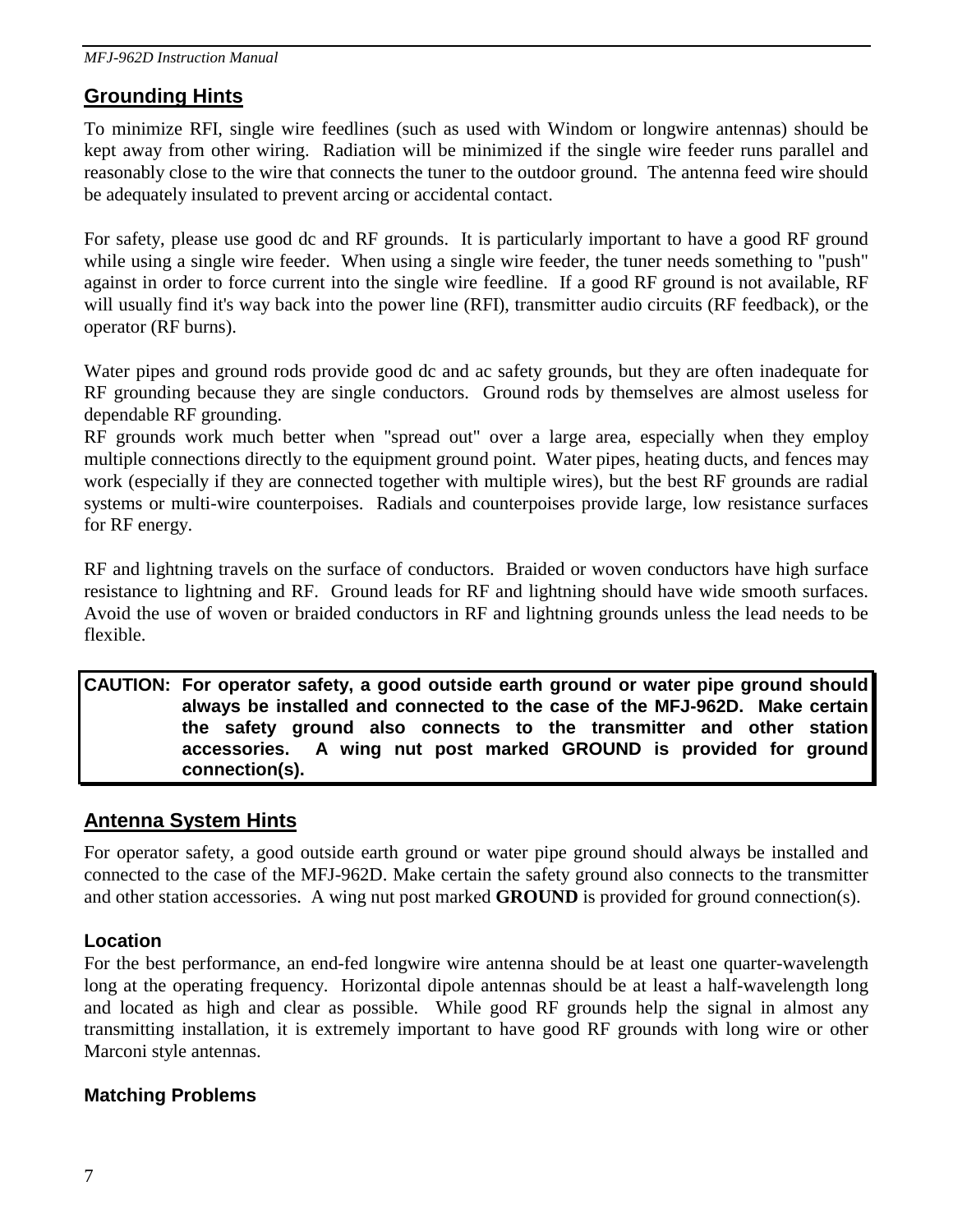Most matching problems occur when the antenna system presents an extremely high impedance to the tuner. When the antenna impedance is much lower than the feedline impedance, an *odd quarterwavelength* feedline converts the low antenna impedance to a very high impedance at the tuner. A similar problem occurs if the antenna has an extremely high impedance and the transmission line is a multiple of a half-wavelength. The half-wavelength line *repeats* the very high antenna impedance at the tuner. Incorrect feedline and antenna lengths can make an otherwise perfect antenna system very difficult or impossible to tune.

One example where this problem occurs is on 80 meters when an odd quarter-wave (60 to 70 foot) open wire line is used to feed a half-wave (100 to 140 foot) dipole. The odd quarter-wave line transforms the dipole's low impedance to over three thousand ohms at the tuner. This is because the mismatched feedline is an *odd multiple* of 1/4 wavelength long. The line *inverts* (or teeter-totters) the antenna impedance.

A problem also occurs on 40 meters with this same antenna example. The feedline is now a multiple of a half-wave (60 to 70 foot) and connects to a full-wave high impedance antenna (100 to 140 foot). The half-wave line repeats the high antenna impedance at the tuner. The antenna system looks like several thousand ohms at the tuner on 40 meters.This places enormous strain on the balun and the insulation in the tuner, since voltages can reach several thousand volts. This can cause component arcing and heating.

The following suggestions will reduce the difficulty in matching an antenna with a tuner:

- **1.** Never center feed a half-wave multi-band antenna with a high impedance feedline that is close to an odd multiple of a quarter-wave long.
- **2.** Never center feed a full-wave antenna with any feedline close to a multiple of a half-wave long.
- **3.** If this tuner will not "tune" a multi-band antenna, add or subtract 1/8 wave of feedline (for the band that won't tune) and try again.
- **4.** Never try to load a G5RV or center fed dipole on a band below the half-wave design frequency. If you want to operate an 80 meter antenna on 160 meters, feed either or both conductors as a longwire against the station ground.

To avoid problems matching or feeding any dipole antenna with high impedance open wire lines, keep the lines around these lengths. [The *worst possible* line lengths are shown in brackets]:

| 160 meters dipole: 35-60, 170-195 or 210-235 feet        | [Avoid 130, 260 ft]        |
|----------------------------------------------------------|----------------------------|
| 80 meters; dipole: 34-40, 90-102 or 160-172 feet         | [Avoid 66, 135, 190 ft]    |
| 40 meters; dipole: 42-52, 73-83, 112-123 or 145-155 feet | [Avoid 32, 64, 96, 128 ft] |

Some slight trimming or adding of feedline may be necessary to accommodate the higher bands.

**WARNING: To avoid problems, a dipole antenna should be a full half-wave on the lowest band. On 160 meters, an 80 or 40 meter antenna fed the normal way will be extremely reactive with only a few ohms of feedpoint resistance. Trying to load an 80 meter halfwave dipole (or shorter) antenna on 160 meters can be a disaster for both your signal and the tuner. The best way to operate 160 meters with an 80 or 40 meter antenna is to load either or both**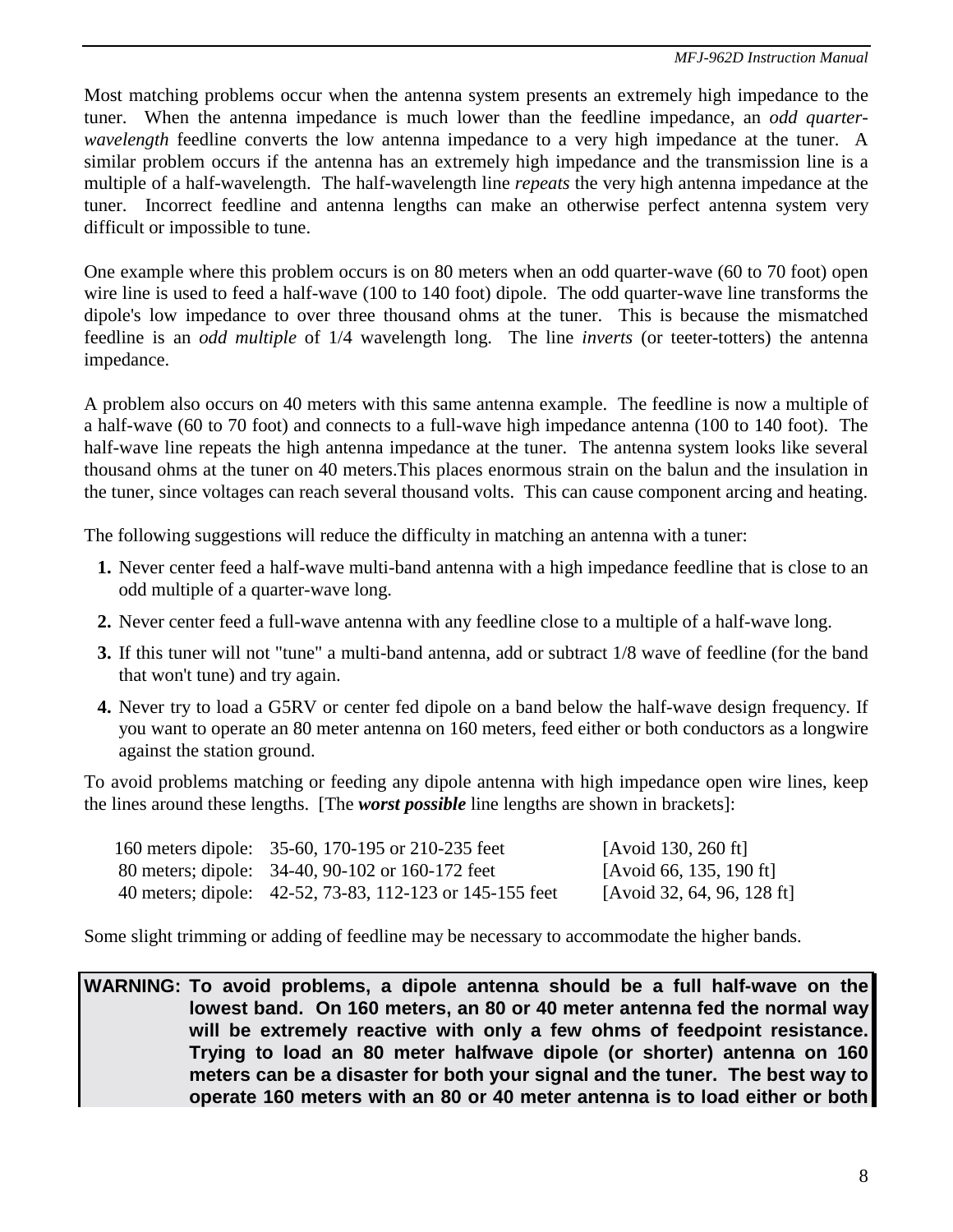#### **feedline wires (in parallel) as a longwire. The antenna will act like a "T" antenna worked against the station ground.**

#### **Technical Assistance**

If you have any problem with this unit first check the appropriate section of this manual. If the manual does not reference your problem or your problem is not solved by reading the manual, you may call *MFJ Technical Service* at **601-323-0549** or the *MFJ Factory* at **601-323-5869**. You will be best helped if you have your unit, manual and all information on your station handy so you can answer any questions the technicians may ask.

You can also send questions by mail to MFJ Enterprises, INC., 300 Industrial Park Road, Starkville, MS 39759; by Facsimile (FAX) to 601-323-6551; or by email to techinfo@mfjenterprises.com. Send a complete description of your problem, an explanation of exactly how you are using your unit, and a complete description of your station.

#### **Schematic**